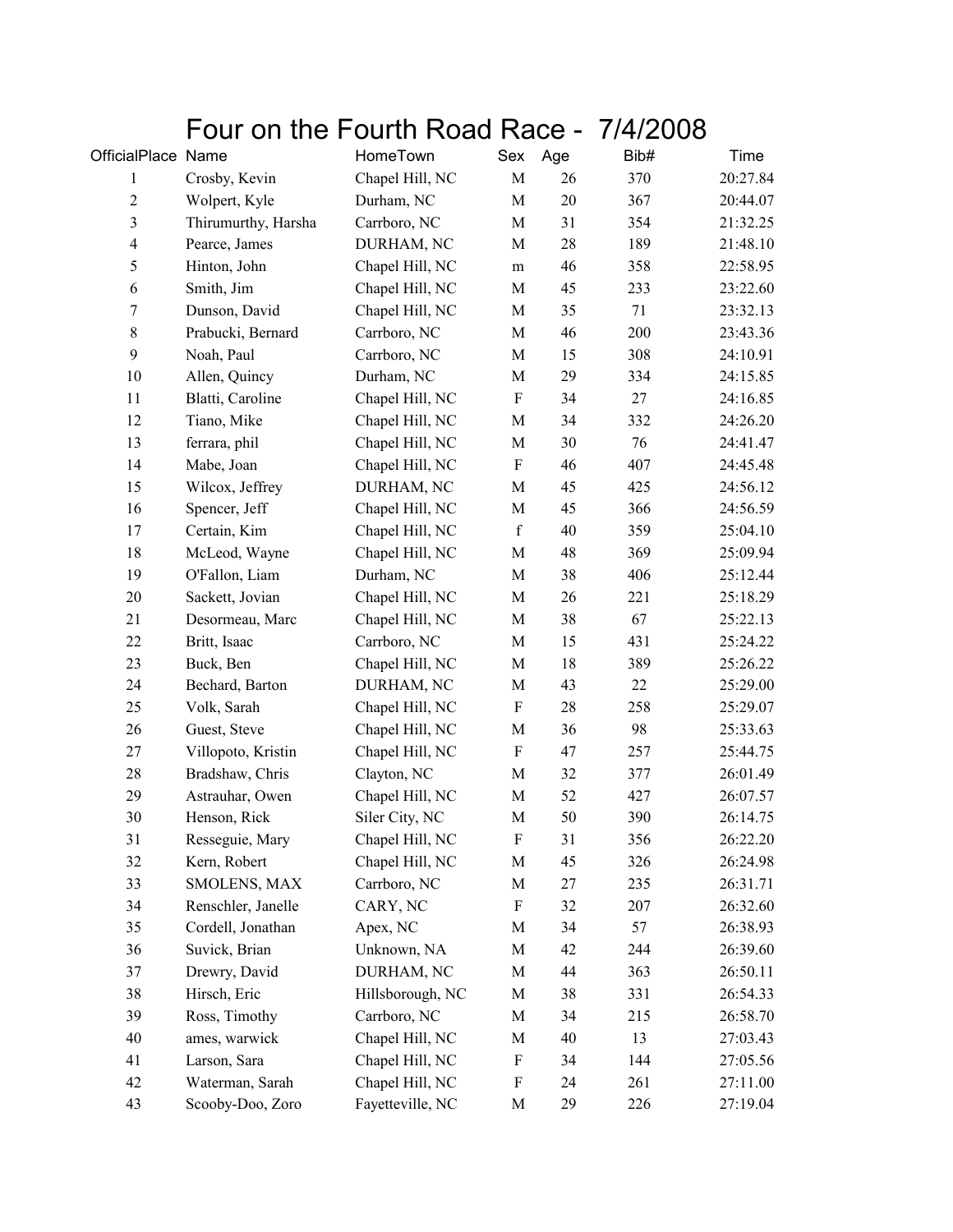| 44 | Panning, Matthew     | Hillsborough, NC | $\mathbf M$               | 31 | 187 | 27:23.16 |
|----|----------------------|------------------|---------------------------|----|-----|----------|
| 45 | Vasco, Wilson        | DURHAM, NC       | M                         | 53 | 405 | 27:27.89 |
| 46 | Gay, Glenn           | Raleigh, NC      | $\mathbf M$               | 42 | 382 | 27:33.01 |
| 47 | Hudgins, Jill        | Durham, NC       | $\boldsymbol{\mathrm{F}}$ | 30 | 383 | 27:38.76 |
| 48 | Molnar, Jim          | Cary, NC         | M                         | 36 | 418 | 27:41.87 |
| 49 | Weiler, Tina         | Chapel Hill, NC  | ${\bf F}$                 | 35 | 302 | 27:43.97 |
| 50 | Hopkins, Brett       | Chapel Hill, NC  | M                         | 28 | 414 | 27:49.77 |
| 51 | Hughes, Tom          | Durham, NC       | $\mathbf M$               | 43 | 118 | 27:53.73 |
| 52 | Herman-Giddens, Greg | Chapel Hill, NC  | M                         | 46 | 108 | 27:54.32 |
| 53 | Bolon, Todd          | Chapel Hill, NC  | $\mathbf M$               | 42 | 33  | 27:56.49 |
| 54 | Blake, John          | Chapel Hill, NC  | $\mathbf M$               | 50 | 436 | 27:57.03 |
| 55 | Oberlies, Hollis     | Chapel Hill, NC  | $\boldsymbol{\mathrm{F}}$ | 37 | 297 | 27:58.59 |
| 56 | Collis, Stewart      | Carrboro, NC     | $\mathbf M$               | 40 | 342 | 28:01.77 |
| 57 | Hotelling, Jim       | Chapel Hill, NC  | $\mathbf M$               | 61 | 116 | 28:06.55 |
| 58 | MacKinnon, Bob       | Chapel Hill, NC  | $\mathbf M$               | 47 | 303 | 28:10.96 |
| 59 | Valyo, Elizabeth     | Chapel Hill, NC  | $\boldsymbol{F}$          | 33 | 403 | 28:15.00 |
| 60 | carpenter, david     | Durham, NC       | $\mathbf M$               | 27 | 43  | 28:16.69 |
| 61 | Tiani, Domenic       | Hillsborough, NC | M                         | 38 | 247 | 28:18.70 |
| 62 | Nehrenberl, Derrick  | Chapel Hill, NC  | M                         | 30 | 400 | 28:22.22 |
| 63 | Anderson, Daniel     | Chapel Hill, NC  | $\mathbf M$               | 46 | 328 | 28:27.74 |
| 64 | Hoerger, Tom         | Chapel Hill, NC  | $\mathbf M$               | 49 | 111 | 28:29.90 |
| 65 | Power, Dan           | Pittsboro, NC    | $\mathbf M$               | 25 | 198 | 28:36.72 |
| 66 | Crabill, Robert      | Chapel Hill, NC  | M                         | 42 | 408 | 28:40.93 |
| 67 | O'Connor, Erin       | Chapel Hill, NC  | $\boldsymbol{\mathrm{F}}$ | 15 | 440 | 28:42.49 |
| 68 | Welsby, Ian          | Chapel Hill, NC  | $\mathbf M$               | 43 | 290 | 28:43.86 |
| 69 | Noah, Terry          | Carrboro, NC     | $\mathbf M$               | 48 | 307 | 28:44.21 |
| 70 | Scobey, Trevor       | Chapel Hill, NC  | M                         | 21 | 225 | 28:45.20 |
| 71 | Taylor, Ken          | Chapel Hill, NC  | $\mathbf M$               | 45 | 246 | 28:46.27 |
| 72 | Weaver, Robyn        | Chapel Hill, NC  | $\boldsymbol{\mathrm{F}}$ | 46 | 264 | 28:46.72 |
| 73 | Jordan, Nicole       | Chapel Hill, NC  | $\boldsymbol{\mathrm{F}}$ | 25 | 128 | 28:48.07 |
| 74 | Walbert, David       | DURHAM, NC       | $\mathbf M$               | 36 | 259 | 28:48.71 |
| 75 | Davis, Sonia         | Chapel Hill, NC  | F                         | 41 | 64  | 28:54.59 |
| 76 | Davis, Angelia       | Hillsborough, NC | F                         | 24 | 63  | 28:59.47 |
| 77 | Marvin, KK           | Chapel Hill, NC  | $\boldsymbol{\mathrm{F}}$ | 40 | 399 | 29:00.33 |
| 78 | Fox, Ryan            | Chapel Hill, NC  | M                         | 29 | 365 | 29:02.32 |
| 79 | Davis, Stephen       | Durham, NC       | M                         | 55 | 368 | 29:02.76 |
| 80 | Weeks, Ahna          | Carrboro, NC     | F                         | 15 | 265 | 29:05.18 |
| 81 | Morris, James        | Durham, NC       | M                         | 33 | 420 | 29:05.23 |
| 82 | Kaminski, David      | Carrboro, NC     | M                         | 44 | 129 | 29:11.06 |
| 83 | Grace, Carl          | Raleigh, NC      | M                         | 32 | 92  | 29:12.71 |
| 84 | Brown, Jim           | Durham, NC       | M                         | 36 | 38  | 29:13.88 |
| 85 | Trudeau, Evan        | Chapel Hill, NC  | M                         | 34 | 250 | 29:15.57 |
| 86 | Grabowski, Charles   | Chapel Hill, NC  | M                         | 33 | 396 | 29:17.28 |
| 87 | Fish, Eric           | Carrboro, NC     | M                         | 35 | 77  | 29:17.52 |
| 88 | Michaels, Scott      | Durham, NC       | M                         | 40 | 171 | 29:22.10 |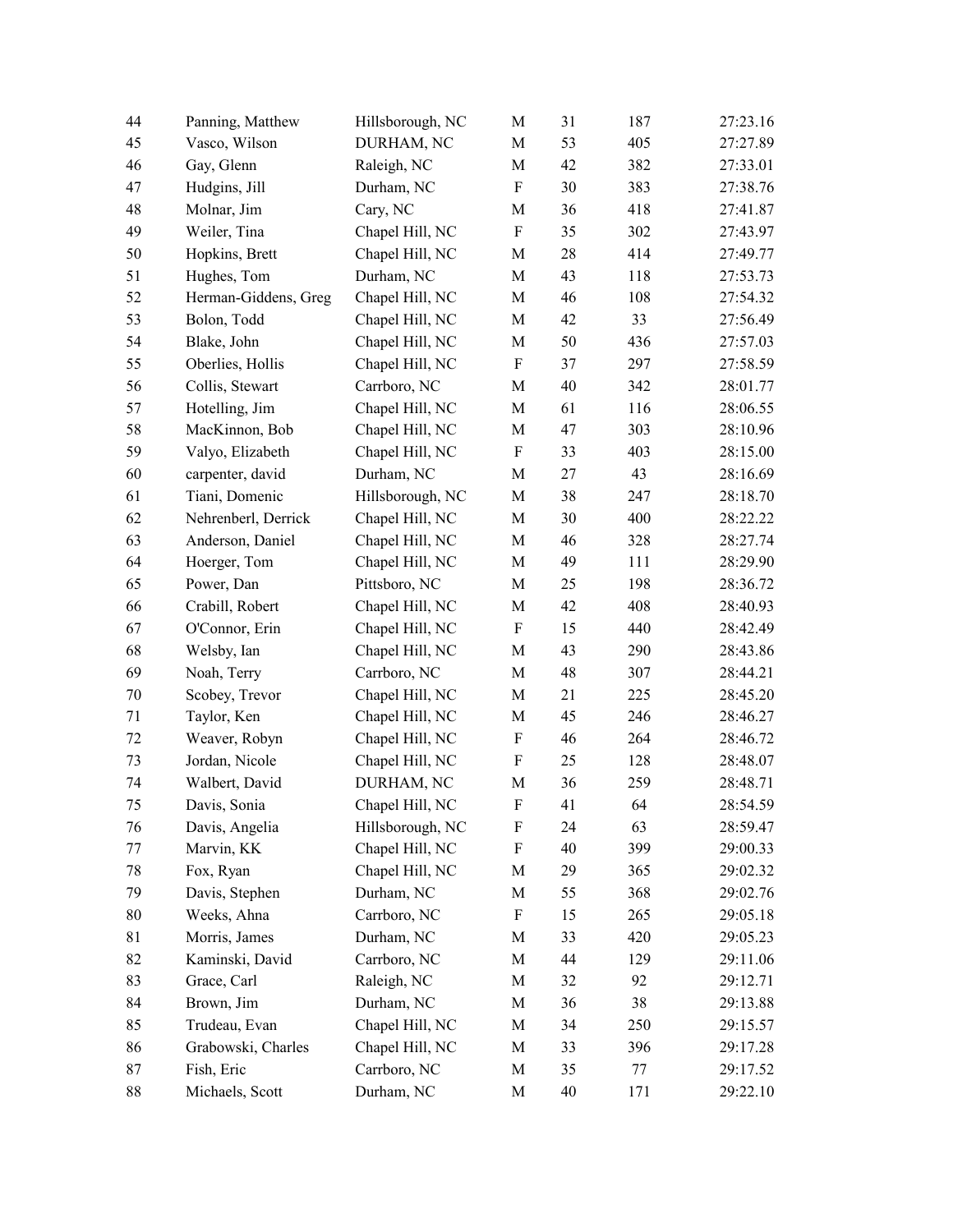| 89  | Matera, Kathy        | Chapel Hill, NC       | $\boldsymbol{\mathrm{F}}$ | 45 | 161 | 29:25.69 |
|-----|----------------------|-----------------------|---------------------------|----|-----|----------|
| 90  | Hodges, Blan         | Hiddenite, NC         | M                         | 9  | 392 | 29:27.71 |
| 91  | Hutchinson, Mike     | Fayetteville, NC      | $\mathbf M$               | 29 | 435 | 29:36.07 |
| 92  | Biese, Kevin         | Chapel Hill, NC       | M                         | 35 | 24  | 29:40.14 |
| 93  | Mattix, Carine       | RALEIGH, NC           | F                         | 34 | 165 | 29:42.40 |
| 94  | Ramirez, Dave        | Hillsborough, NC      | M                         | 43 | 205 | 29:47.43 |
| 95  | Harris, Tracy        | Chapel Hill, NC       | F                         | 30 | 105 | 29:48.84 |
| 96  | Weeks, Kevin         | Carrboro, NC          | M                         | 44 | 268 | 29:49.96 |
| 97  | Poss, Ken            | Chapel Hill, NC       | M                         | 37 | 197 | 29:51.83 |
| 98  | Runkle, Paul         | Chapel Hill, NC       | M                         | 43 | 219 | 29:57.08 |
| 99  | Dilweg, Jamie        | Chapel Hill, NC       | F                         | 42 | 394 | 29:57.92 |
| 100 | Brady, Ann           | Mebane, NC            | $\boldsymbol{\mathrm{F}}$ | 52 | 37  | 30:00.58 |
| 101 | Horne, Meredith      | Chapel Hill, NC       | F                         | 32 | 350 | 30:01.49 |
| 102 | Linney, Kristen      | Durham, NC            | $\boldsymbol{\mathrm{F}}$ | 34 | 421 | 30:02.15 |
| 103 | sellers, don         | Siler City, NC        | M                         | 57 | 228 | 30:03.65 |
| 104 | Whitley, Christine   | Chapel Hill, NC       | $\boldsymbol{\mathrm{F}}$ | 15 | 277 | 30:06.19 |
| 105 | Haslam, Claire       | Winston-Salem, NC     | $\boldsymbol{\mathrm{F}}$ | 27 | 315 | 30:10.09 |
| 106 | Williams, Douglas    | Saxapahaw, NC         | M                         | 49 | 316 | 30:10.21 |
| 107 | Mason, Rich          | CARY, NC              | М                         | 35 | 333 | 30:10.72 |
| 108 | Vann, William        | Chapel Hill, NC       | M                         | 60 | 256 | 30:11.53 |
| 109 | Kohrman, Richard     | Mebane, NC            | M                         | 60 | 135 | 30:13.94 |
| 110 | Matson, Abby         | Chapel Hill, NC       | F                         | 23 | 163 | 30:24.09 |
| 111 | Jaspers, Ilona       | Carrboro, NC          | $\boldsymbol{\mathrm{F}}$ | 39 | 123 | 30:25.45 |
| 112 | Carmouche, Kristen   | Chapel Hill, NC       | F                         | 34 | 323 | 30:25.65 |
| 113 | Grubbs, Stephanie    | Chapel Hill, NC       | $\boldsymbol{\mathrm{F}}$ | 37 | 322 | 30:28.95 |
| 114 | Grooms, Todd         | Hillsborough, NC      | m                         | 35 | 97  | 30:29.28 |
| 115 | Weaver, Mark         | Chapel Hill, NC       | M                         | 39 | 263 | 30:30.46 |
| 116 | Harrington, Margaret | Chapel Hill, NC       | F                         | 45 | 103 | 30:32.59 |
| 117 | Horita, Haruhito     | DURHAM, NC            | M                         | 30 | 114 | 30:41.55 |
| 118 | Clough, Jenny        | Chapel Hill, NC       | F                         | 43 | 295 | 30:45.08 |
| 119 | Strunk, Sarah        | Durham, NC            | ${\rm F}$                 | 42 | 240 | 30:45.64 |
| 120 | Maloney, Kristin     | Durham, NC            | F                         | 26 | 157 | 30:50.73 |
| 121 | Harris, Jerry        | DURHAM, NC            | М                         | 68 | 380 | 30:51.71 |
| 122 | Armstrong, Mike      | Chapel Hill, NC       | М                         | 48 | 387 | 30:53.11 |
| 123 | Markham, Anthony     | Sanford, NC           | М                         | 31 | 158 | 31:01.33 |
| 124 | Walker, Gary         | <b>BURLINGTON, NC</b> | M                         | 47 | 319 | 31:02.33 |
| 125 | Giduz, Tom           | Chapel Hill, NC       | М                         | 51 | 84  | 31:03.20 |
| 126 | Whitley, Bill        | Chapel Hill, NC       | М                         | 47 | 276 | 31:09.92 |
| 127 | Flanagan, Robert     | Chapel Hill, NC       | М                         | 41 | 412 | 31:12.33 |
| 128 | Oberlies, Sara       | Manhattan Beach, CA   | F                         | 35 | 296 | 31:14.57 |
| 129 | Gordek, Harper       | Durham, NC            | M                         | 30 | 89  | 31:19.22 |
| 130 | Wilkinson, Kari      | Unknown, NA           | F                         | 46 | 439 | 31:22.69 |
| 131 | Clarke, Claudia      | Durham, NC            | F                         | 25 | 49  | 31:24.59 |
| 132 | Lebo, Dana           | Chapel Hill, NC       | F                         | 48 | 149 | 31:24.70 |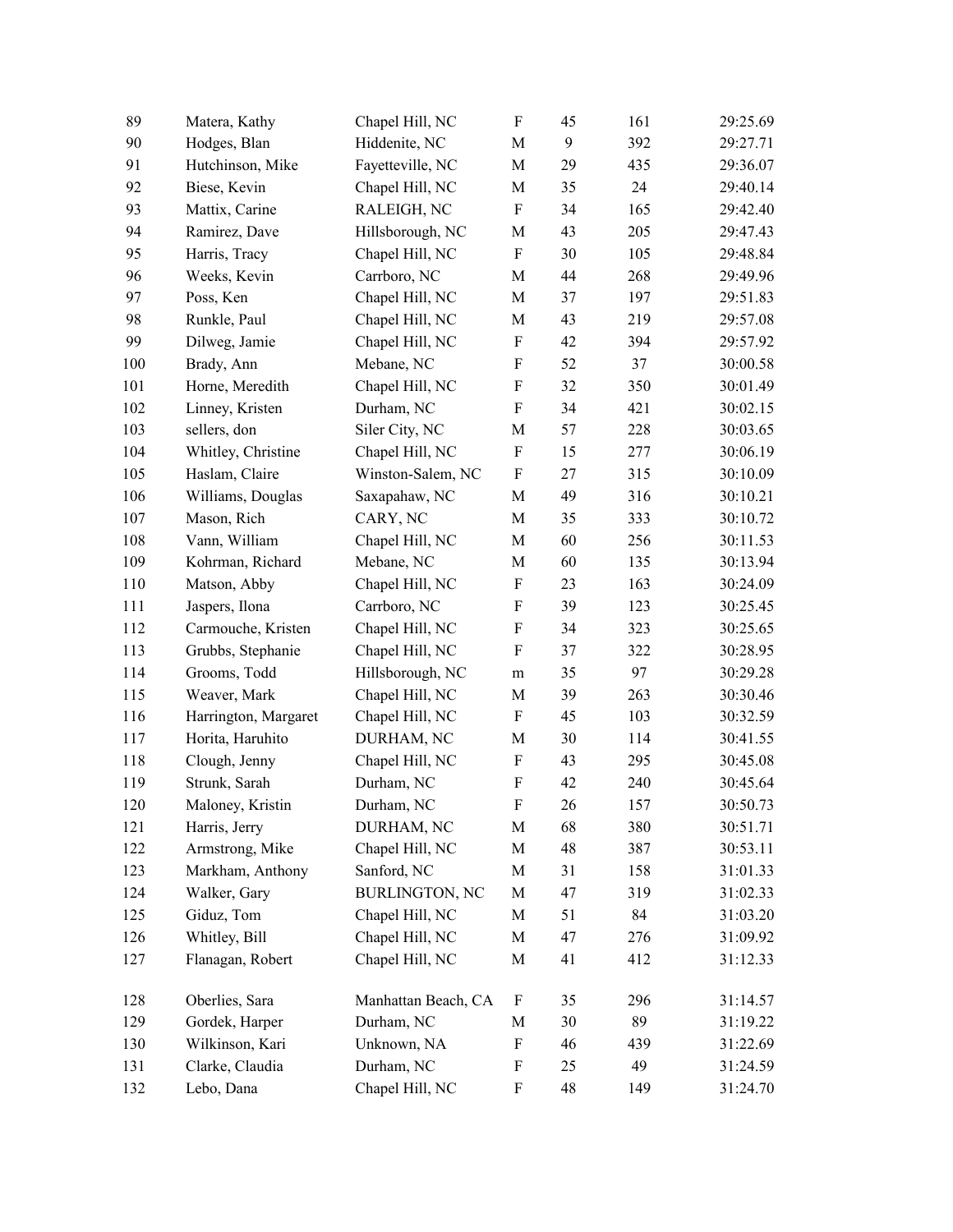| 133 | Mackay, Andrew        | Durham, NC            | M                         | 31 | 397 | 31:27.06 |
|-----|-----------------------|-----------------------|---------------------------|----|-----|----------|
| 134 | Iacono, Stacey        | Pittsboro, NC         | F                         | 41 | 119 | 31:29.86 |
| 135 | Clemmons, Christopher | Chapel Hill, NC       | М                         | 40 | 51  | 31:34.99 |
| 136 | Kemper, April         | Chapel Hill, NC       | $\boldsymbol{\mathrm{F}}$ | 40 | 131 | 31:39.92 |
| 137 | Kelly, Jim            | Chapel Hill, NC       | M                         | 23 | 130 | 31:44.29 |
| 138 | hubbard, carter       | Chapel Hill, NC       | ${\bf F}$                 | 40 | 306 | 31:46.48 |
| 139 | Allen, Jeffery        | Hillsborough, NC      | М                         | 42 | 11  | 31:48.08 |
| 140 | Werden, Andrew        | Chapel Hill, NC       | М                         | 41 | 270 | 31:50.16 |
| 141 | Goss, Charles         | Chapel Hill, NC       | М                         | 45 | 90  | 31:54.77 |
| 142 | McLeod, Scott         | Durham, NC            | M                         | 42 | 379 | 31:57.41 |
| 143 | Kinyamu, Harriet      | Cary, NC              | $\boldsymbol{\mathrm{F}}$ | 43 | 348 | 32:01.71 |
| 144 | Mehaffey, Mark        | Saxapahaw, NC         | M                         | 42 | 317 | 32:05.69 |
| 145 | Carswell, Lori        | Chapel Hill, NC       | F                         | 45 | 44  | 32:08.15 |
| 146 | Geratz, Susan         | Dobbs Ferry, NY       | $\boldsymbol{\mathrm{F}}$ | 35 | 343 | 32:08.92 |
| 147 | Guirguis, Sandra      | Baltimore, MD         | $\boldsymbol{\mathrm{F}}$ | 25 | 100 | 32:15.75 |
| 148 | Sheedy, Christina     | Durham, NC            | F                         | 30 | 231 | 32:16.10 |
| 149 | The, Natalie          | Chapel Hill, NC       | $\boldsymbol{\mathrm{F}}$ | 26 | 305 | 32:18.87 |
| 150 | Anthony, Don          | Durham, NC            | М                         | 41 | 16  | 32:19.70 |
| 151 | Jones, Thomas         | Cary, NC              | М                         | 60 | 127 | 32:21.79 |
| 152 | Sturdivant, Jill      | Chapel Hill, NC       | $\boldsymbol{\mathrm{F}}$ | 35 | 241 | 32:23.01 |
| 153 | Hill, Rob             | <b>BURLINGTON, NC</b> | M                         | 57 | 318 | 32:24.26 |
| 154 | Anderson, Emily       | Carrboro, NC          | $\boldsymbol{\mathrm{F}}$ | 23 | 14  | 32:28.88 |
| 155 | Campbell, Jay         | Chapel Hill, NC       | M                         | 38 | 42  | 32:29.20 |
| 156 | Kohler, Kate          | Durham, NC            | $\boldsymbol{\mathrm{F}}$ | 33 | 133 | 32:30.03 |
| 157 | Frellick, Paul        | Chapel Hill, NC       | M                         | 48 | 79  | 32:30.66 |
| 158 | Beatty, Brian         | Hillsborough, NC      | М                         | 44 | 21  | 32:31.70 |
| 159 | Renn, Jennifer        | Durham, NC            | $\boldsymbol{\mathrm{F}}$ | 29 | 206 | 32:32.38 |
| 160 | Matson, Tim           | Astoria, NY           | М                         | 24 | 164 | 32:33.19 |
| 161 | Greene, Jeff          | DURHAM, NC            | М                         | 45 | 94  | 32:35.29 |
| 162 | Rose, Eli             | Chapel Hill, NC       | М                         | 10 | 213 | 32:39.09 |
| 163 | Tobin, Chris          | Mebane, NC            | M                         | 43 | 301 | 32:45.69 |
| 164 | Beuerle, Lisa         | Elon, NC              | F                         | 33 | 375 | 32:51.23 |
| 165 | Tiani, Sarah          | Hillsborough, NC      | F                         | 34 | 248 | 32:53.75 |
| 166 | Puckett, Jeff         | Durham, NC            | M                         | 31 | 202 | 33:01.38 |
| 167 | McCulloch, Jill       | Durham, NC            | F                         | 38 | 167 | 33:02.26 |
| 168 | Thompson, Jennifer    | Chapel Hill, NC       | F                         | 32 | 388 | 33:02.59 |
| 169 | Weller, Lynn          | Carrboro, NC          | $\boldsymbol{\mathrm{F}}$ | 41 | 329 | 33:03.77 |
| 170 | Gregory, Sean         | Carrboro, NC          | M                         | 27 | 95  | 33:05.22 |
| 171 | Hill, Melinda         | Durham, NC            | $\boldsymbol{\mathrm{F}}$ | 47 | 428 | 33:05.60 |
| 172 | Laxar, Richard        | Durham, NC            | M                         | 61 | 147 | 33:09.34 |
| 173 | Diaferia, Peter       | Chapel Hill, NC       | М                         | 47 | 438 | 33:10.80 |
| 174 | Lehmann, Fred         | Chapel Hill, NC       | М                         | 46 | 434 | 33:11.32 |
| 175 | Neuman, Michael       | Carrboro, NC          | М                         | 24 | 183 | 33:11.84 |
| 176 | Neeley, Ned           | DURHAM, NC            | М                         | 48 | 312 | 33:12.67 |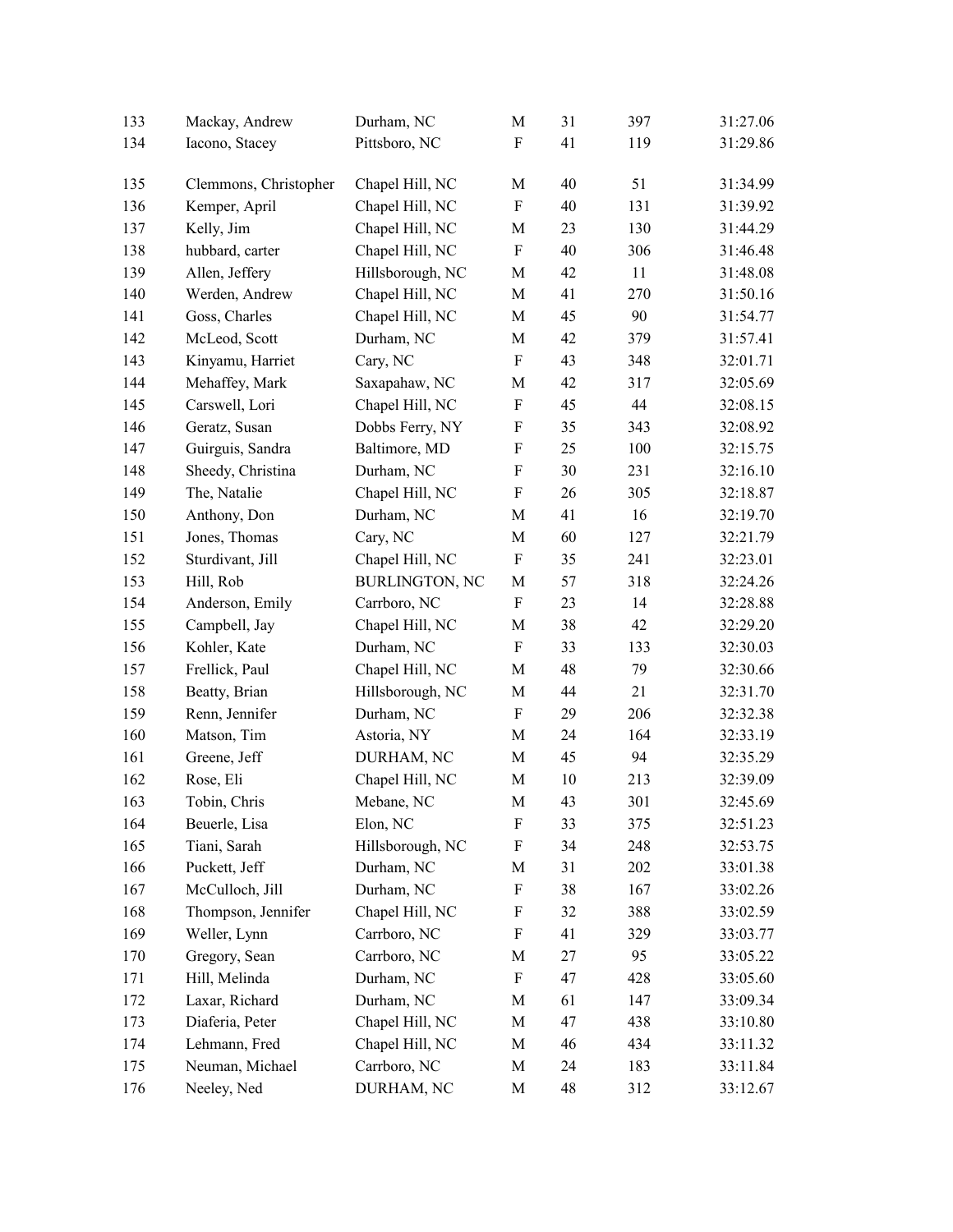| 177 | Peters, Matthew        | Durham, NC            | $\mathbf M$               | 27 | 191    | 33:17.71 |
|-----|------------------------|-----------------------|---------------------------|----|--------|----------|
| 178 | Miller, Stephanie      | Chapel Hill, NC       | ${\bf F}$                 | 47 | 320    | 33:20.18 |
| 179 | Moreau, Claudine       | <b>BURLINGTON, NC</b> | $\boldsymbol{\mathrm{F}}$ | 35 | 374    | 33:21.81 |
| 180 | Allden, Tara           | Pittsboro, NC         | ${\bf F}$                 | 39 | 10     | 33:25.72 |
| 181 | Marks, Cynthia         | CARY, NC              | F                         | 28 | 159    | 33:26.87 |
| 182 | clark jr, john         | wilson, NC            | M                         | 29 | 48     | 33:27.92 |
| 183 | Kimbell, Julie         | Chapel Hill, NC       | F                         | 47 | 338    | 33:29.72 |
| 184 | Tydgat, Kathryn        | Carrboro, NC          | F                         | 23 | 252    | 33:30.71 |
| 185 | Olson, Susan           | Chapel Hill, NC       | F                         | 42 | 410    | 33:32.31 |
| 186 | Anderson, Linda        | Pittsboro, NC         | $\boldsymbol{\mathrm{F}}$ | 51 | 409    | 33:32.83 |
| 187 | Young, Timothy         | Durham, NC            | M                         | 31 | 289    | 33:35.09 |
| 188 | Collins, Leslie        | Chapel Hill, NC       | F                         | 44 | 53     | 33:36.90 |
| 189 | Glass-Steel, Christine | Carrboro, NC          | F                         | 33 | 86     | 33:41.00 |
| 190 | Allen, Juliet          | Hillsborough, NC      | F                         | 35 | 12     | 33:45.42 |
| 191 | cooley, leigh          | laurinburg, NC        | F                         | 19 | 55     | 33:47.85 |
| 192 | Harvey, Grant          | Durham, NC            | M                         | 37 | 107    | 33:51.05 |
| 193 | Scheible, Carol        | Chapel Hill, NC       | F                         | 45 | 223    | 33:54.14 |
| 194 | Clossick, Tina         | Chapel Hill, NC       | F                         | 36 | 52     | 33:56.85 |
| 195 | Coulter, Mark          | Chapel Hill, NC       | M                         | 49 | 59     | 33:58.17 |
| 196 | Walker, John           | Pittsboro, NC         | M                         | 40 | 260    | 33:58.19 |
| 197 | Christensen, Trine     | Carrboro, NC          | F                         | 41 | 47     | 33:59.77 |
| 198 | Yoder, Ashley          | Efland, NC            | $\boldsymbol{\mathrm{F}}$ | 29 | 288    | 34:01.93 |
| 199 | Hollmann, Lena         | Cary, NC              | F                         | 57 | 112    | 34:02.23 |
| 200 | O'Brien, Kelley        | Carrboro, NC          | $\boldsymbol{\mathrm{F}}$ | 31 | 184    | 34:04.95 |
| 201 | Duffey, Kiyah          | Carrboro, NC          | $\boldsymbol{\mathrm{F}}$ | 29 | 304    | 34:05.22 |
| 202 | Surh, Jerry            | Carrboro, NC          | M                         | 69 | 243    | 34:05.66 |
| 203 | Fuchs, Erin            | Carrboro, NC          | F                         | 30 | $80\,$ | 34:07.17 |
| 204 | Huber, Andy            | Chapel Hill, NC       | $\mathbf M$               | 58 | 117    | 34:09.96 |
| 205 | Madden, Michael        | Chapel Hill, NC       | M                         | 53 | 155    | 34:12.69 |
| 206 | Harris, Richard        | Chapel Hill, NC       | M                         | 34 | 104    | 34:14.53 |
| 207 | Cox, John              | <b>GRAHAM, NC</b>     | $\mathbf M$               | 38 | 60     | 34:18.99 |
| 208 | Jewell, John           | Durham, NC            | M                         | 51 | 125    | 34:21.42 |
| 209 | Coulter, Kathy         | Chapel Hill, NC       | F                         | 48 | 58     | 34:24.43 |
| 210 | Ghio, Christine        | Chapel Hill, NC       | F                         | 20 | 83     | 34:33.41 |
| 211 | Ghio, Andrew           | Chapel Hill, NC       | M                         | 53 | 82     | 34:33.48 |
| 212 | Weeks, Cynthia         | Carrboro, NC          | F                         | 44 | 266    | 34:33.95 |
| 213 | Quackenbush, Leslie    | Durham, NC            | F                         | 25 | 313    | 34:36.77 |
| 214 | Bolon, Nate            | Chapel Hill, NC       | M                         | 10 | 32     | 34:37.61 |
| 215 | Gibson, Jessica        | Carrboro, NC          | F                         | 31 | 362    | 34:37.83 |
| 216 | MCINTYRE, BOB          | Chapel Hill, NC       | M                         | 49 | 340    | 34:38.98 |
| 217 | Ivins, Sally           | Carrboro, NC          | F                         | 52 | 122    | 34:43.58 |
| 218 | Neuman, Katharine      | Carrboro, NC          | F                         | 22 | 182    | 34:45.09 |
| 219 | Austin, Chad           | Raleigh, NC           | M                         | 34 | 373    | 34:47.79 |
| 220 | BARRY, BILL            | Chapel Hill, NC       | M                         | 33 | 19     | 34:50.10 |
| 221 | Stevens, William       | Chapel Hill, NC       | M                         | 33 | 239    | 34:50.21 |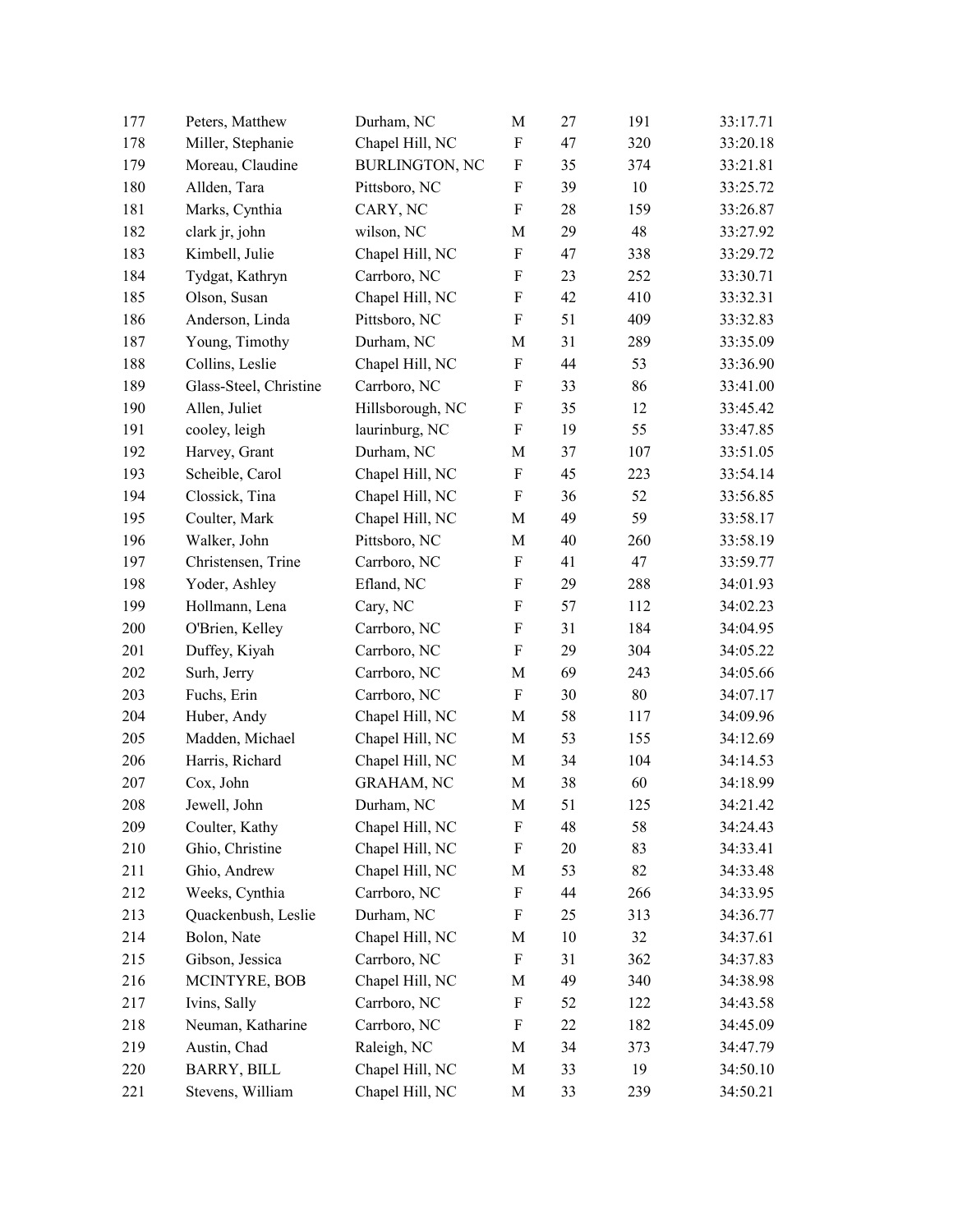| 222 | Soeters, Lisa       | Chapel Hill, NC  | $\boldsymbol{\mathrm{F}}$ | 52 | 236 | 34:52.97 |
|-----|---------------------|------------------|---------------------------|----|-----|----------|
| 223 | Wilke, Nathan       | Chapel Hill, NC  | M                         | 46 | 282 | 34:58.03 |
| 224 | Phillips, Chad      | Chapel Hill, NC  | $\mathbf M$               | 29 | 195 | 35:01.97 |
| 225 | Larsen, Ken         | Chapel Hill, NC  | M                         | 60 | 143 | 35:04.65 |
| 226 | Seawell, Scottie    | Carrboro, NC     | $\boldsymbol{\mathrm{F}}$ | 44 | 227 | 35:10.02 |
| 227 | Doyle, Sara         | Durham, NC       | $\boldsymbol{\mathrm{F}}$ | 33 | 69  | 35:10.37 |
| 228 | Lewis, Carmen       | Chapel Hill, NC  | $\mathbf f$               | 47 | 352 | 35:11.82 |
| 229 | Clemente, Eric      | RALEIGH, NC      | M                         | 32 | 50  | 35:12.47 |
| 230 | Gillaspy, Tom       | Raleigh, NC      | M                         | 43 | 85  | 35:26.47 |
| 231 | Burnot, Katrina     | Hillsborough, NC | F                         | 43 | 40  | 35:26.51 |
| 232 | Martin, Katie       | Cary, NC         | $\boldsymbol{\mathrm{F}}$ | 27 | 160 | 35:28.67 |
| 233 | Thiessen, Antje     | Chapel Hill, NC  | $\boldsymbol{\mathrm{F}}$ | 30 | 385 | 35:30.17 |
| 234 | Van Ark, Gwen       | Chapel Hill, NC  | $\boldsymbol{\mathrm{F}}$ | 44 | 253 | 35:36.67 |
| 235 | Baron, Naomi        | Chapel Hill, NC  | $\boldsymbol{\mathrm{F}}$ | 53 | 18  | 35:41.69 |
| 236 | Duffy, John         | Chapel Hill, NC  | M                         | 48 | 330 | 35:42.43 |
| 237 | White, Dan          | Mebane, NC       | M                         | 36 | 274 | 35:47.08 |
| 238 | Watson, Lea         | Chapel Hill, NC  | $\mathbf f$               | 44 | 351 | 35:55.88 |
| 239 | Pedersen, Kurt      | Chapel Hill, NC  | M                         | 42 | 364 | 35:59.68 |
| 240 | Werden, Alex        | Chapel Hill, NC  | M                         | 13 | 269 | 36:14.60 |
| 241 | Hetherington, Seth  | Chapel Hill, NC  | m                         | 55 | 109 | 36:15.71 |
| 242 | Kristof, Jim        | Cary, NC         | M                         | 50 | 138 | 36:20.62 |
| 243 | dehart, joe         | CARY, NC         | M                         | 41 | 65  | 36:21.00 |
| 244 | Gisle, Sandro       | RALEIGH, NC      | M                         | 34 | 411 | 36:21.30 |
| 245 | Meyer, Jaye         | Chapel Hill, NC  | $\boldsymbol{\mathrm{F}}$ | 47 | 169 | 36:22.21 |
| 246 | Welch, Jeff         | Chapel Hill, NC  | M                         | 42 | 437 | 36:22.97 |
| 247 | Anderson, Sheelagh  | Chapel Hill, NC  | $\boldsymbol{\mathrm{F}}$ | 61 | 15  | 36:27.94 |
| 248 | Burns, Kim          | Carrboro, NC     | $\rm F$                   | 47 | 404 | 36:28.49 |
| 249 | Kleinhammes, Alfred | Chapel Hill, NC  | M                         | 57 | 349 | 36:29.48 |
| 250 | Lipson, Garry       | Pittsboro, NC    | M                         | 58 | 386 | 36:30.53 |
| 251 | Hartwell, Hadley    | Chapel Hill, NC  | F                         | 32 | 106 | 36:35.95 |
| 252 | Boone, Joan         | Efland, NC       | ${\bf F}$                 | 55 | 34  | 36:42.02 |
| 253 | Richard, Rebecca    | Chapel Hill, NC  | F                         | 32 | 208 | 36:46.55 |
| 254 | Kohrman, Eliza      | Mebane, NC       | F                         | 14 | 134 | 36:53.32 |
| 255 | Bolon, Hank         | Chapel Hill, NC  | M                         | 12 | 30  | 36:57.35 |
| 256 | White, Adam         | Durham, NC       | M                         | 32 | 273 | 36:57.84 |
| 257 | Mineer, Mike        | Bear Creek, NC   | M                         | 40 | 174 | 37:00.96 |
| 258 | Tobin, Sean         | Mebane, NC       | M                         | 9  | 299 | 37:04.56 |
| 259 | Mullis, Randy       | Carrboro, NC     | М                         | 48 | 177 | 37:04.80 |
| 260 | Mullis, Robin       | Carrboro, NC     | F                         | 50 | 178 | 37:04.88 |
| 261 | Silver, Kimberley   | Chapel Hill, NC  | F                         | 37 | 336 | 37:07.95 |
| 262 | Whitaker, Libby     | Chapel Hill, NC  | F                         | 38 | 337 | 37:08.12 |
| 263 | Wilke, David        | Chapel Hill, NC  | M                         | 10 | 281 | 37:08.21 |
| 264 | Board, John         | Chapel Hill, NC  | M                         | 48 | 395 | 37:15.58 |
| 265 | Mach, Stefanie      | Carrboro, NC     | F                         | 25 | 154 | 37:15.65 |
| 266 | O'Connor, Chris     | Chapel Hill, NC  | М                         | 50 | 441 | 37:17.01 |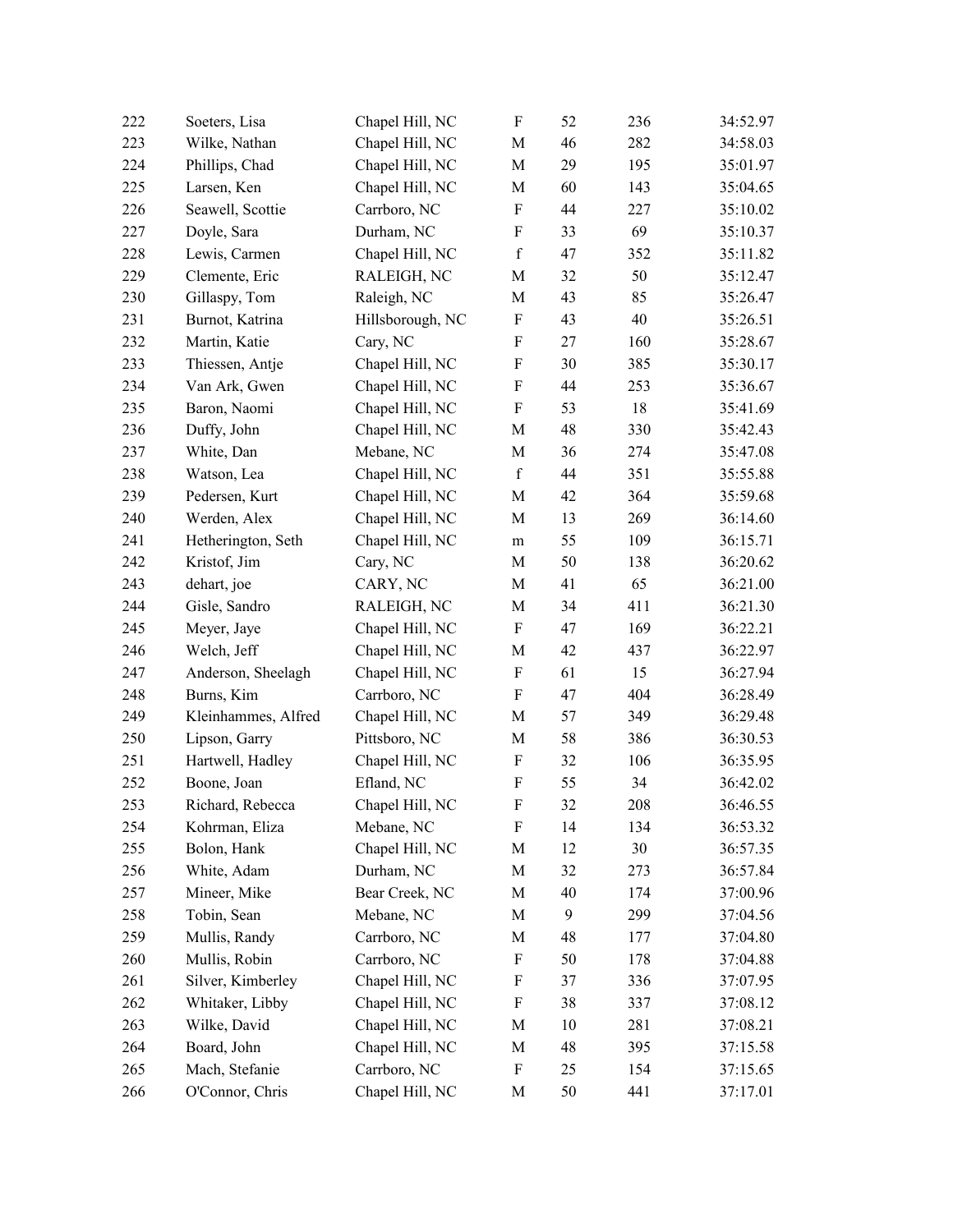| 267 | Cooper, Buck                              | Chapel Hill, NC  | $\mathbf M$               | 31 | 324 | 37:24.11 |
|-----|-------------------------------------------|------------------|---------------------------|----|-----|----------|
| 268 | Dillon, Ben                               | Raleigh, NC      | $\mathbf M$               | 58 | 68  | 37:32.06 |
| 269 | Stephenson, Ann                           | Carrboro, NC     | ${\bf F}$                 | 36 | 345 | 37:39.59 |
| 270 | Glassbrook, Sally                         | Chapel Hill, NC  | F                         | 50 | 87  | 37:40.77 |
| 271 | Latour, Anne                              | Cary, NC         | $\boldsymbol{\mathrm{F}}$ | 46 | 145 | 37:52.44 |
| 272 | McGibbon, Erin                            | Carrboro, NC     | ${\bf F}$                 | 14 | 341 | 37:57.44 |
| 273 | Bartholomew, Neva                         | Chapel Hill, NC  | $\boldsymbol{\mathrm{F}}$ | 38 | 393 | 38:02.72 |
| 274 | Blunk, John                               | Chapel Hill, NC  | M                         | 51 | 28  | 38:03.12 |
| 275 | Spade, Steve                              | Carrboro, NC     | $\mathbf M$               | 58 | 237 | 38:05.08 |
| 276 | Murphy, Courtney                          | Chapel Hill, NC  | $\boldsymbol{\mathrm{F}}$ | 28 | 179 | 38:07.88 |
| 277 | Wayson, George                            | Durham, NC       | M                         | 46 | 262 | 38:11.28 |
| 278 | Byars, Gabe                               | DURHAM, NC       | $\mathbf M$               | 32 | 41  | 38:13.74 |
| 279 | Foley, Courtney                           | DURHAM, NC       | F                         | 32 | 78  | 38:13.78 |
| 280 | O'Loughlin, Kathleen                      | Chapel Hill, NC  | $\boldsymbol{\mathrm{F}}$ | 48 | 186 | 38:13.86 |
| 281 | Roggenbuck, Sharon                        | Hillsborough, NC | ${\bf F}$                 | 69 | 212 | 38:18.35 |
| 282 | Daley, Tamara                             | Carrboro, NC     | $\boldsymbol{\mathrm{F}}$ | 34 | 419 | 38:22.00 |
| 283 | Bachman, Jennifer                         | Bahama, NC       | ${\bf F}$                 | 42 | 17  | 38:26.36 |
| 284 | Wertley-Rotenberry, Julia Chapel Hill, NC |                  | $\boldsymbol{\mathrm{F}}$ | 37 | 272 | 38:27.29 |
| 285 | Boyle, Phillip                            | Carrboro, NC     | M                         | 54 | 36  | 38:27.91 |
| 286 | Cupitt, Howard                            | DURHAM, NC       | $\mathbf M$               | 66 | 423 | 38:30.18 |
| 287 | Hughes, Tony                              | DURHAM, NC       | $\mathbf M$               | 33 | 401 | 38:32.80 |
| 288 | Kovarova, Martina                         | Chapel Hill, NC  | $\boldsymbol{\mathrm{F}}$ | 36 | 137 | 38:34.53 |
| 289 | Sullivan, Shawn                           | Chapel Hill, NC  | $\mathbf M$               | 37 | 242 | 38:35.37 |
| 290 | van Heusden, Catja                        | Chapel Hill, NC  | $\boldsymbol{\mathrm{F}}$ | 37 | 255 | 38:36.54 |
| 291 | Borchers, Koren                           | Morrisville, NC  | $\boldsymbol{\mathrm{F}}$ | 34 | 35  | 38:37.87 |
| 292 | Horton, Julie                             | Chapel Hill, NC  | ${\bf F}$                 | 52 | 115 | 38:40.19 |
| 293 | Pierce, Kathleen                          | Carrboro, NC     | $\rm F$                   | 30 | 196 | 38:40.45 |
| 294 | Miller, Katie                             | Durham, NC       | ${\bf F}$                 | 34 | 172 | 38:40.68 |
| 295 | Whitmore, Sarah                           | Chapel Hill, NC  | $\boldsymbol{\mathrm{F}}$ | 62 | 278 | 38:41.42 |
| 296 | Smitz, Matt                               | Pittsboro, NC    | M                         | 35 | 234 | 38:44.68 |
| 297 | Grant, Garland                            | Durham, NC       | $\mathbf M$               | 37 | 93  | 38:45.27 |
| 298 | Battle, Nathan                            | Chapel Hill, NC  | M                         | 28 | 20  | 38:56.82 |
| 299 | Pontaoe, Eileen                           | Chapel Hill, NC  | ${\bf F}$                 | 39 | 378 | 38:57.57 |
| 300 | O'Leary-Moore, Shonagh                    | Durham, NC       | F                         | 29 | 185 | 39:00.22 |
| 301 | Wiegerink, Robin                          | Chapel Hill, NC  | F                         | 44 | 280 | 39:04.44 |
| 302 | Lorsson, Gina                             | Chapel Hill, NC  | F                         | 37 | 152 | 39:06.66 |
| 303 | Welborn, Lisa                             | Durham, NC       | F                         | 42 | 344 | 39:09.62 |
| 304 | Lloyd, Denise                             | Chapel Hill, NC  | $\boldsymbol{\mathrm{F}}$ | 44 | 371 | 39:14.42 |
| 305 | Errett, Russell                           | Pittsboro, NC    | M                         | 42 | 74  | 39:17.58 |
| 306 | Rivera, Nicole                            | Durham, NC       | F                         | 28 | 210 | 39:20.74 |
| 307 | Wujciak, Barbara                          | Hillsborough, NC | F                         | 46 | 286 | 39:23.93 |
| 308 | Cook, Kathleen                            | Carrboro, NC     | F                         | 25 | 54  | 39:27.22 |
| 309 | Westdorp, Jay                             | Carrboro, NC     | M                         | 14 | 355 | 39:29.02 |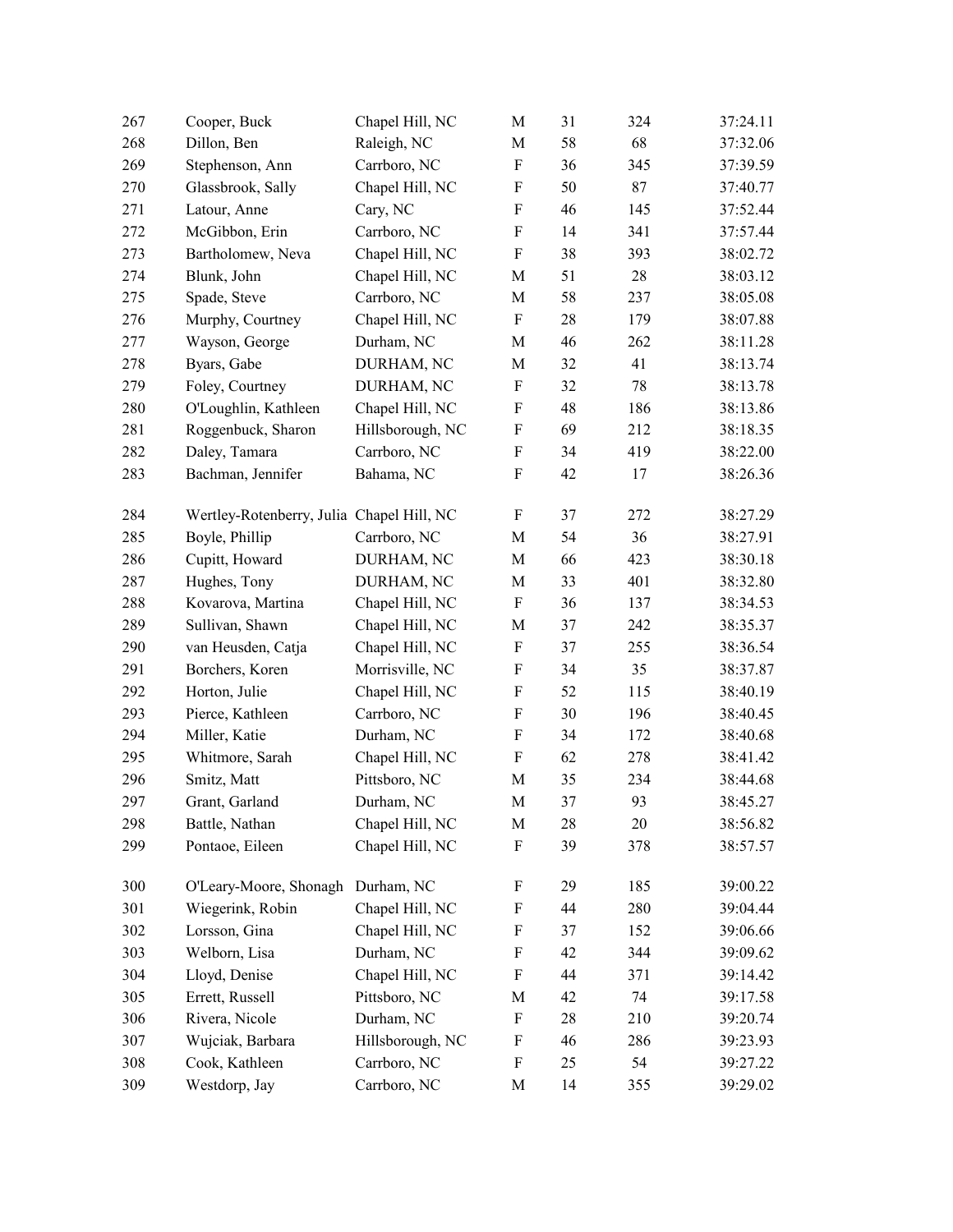| 310 | Limerick, Chris     | Chapel Hill, NC  | $\mathbf M$               | 38 | 298 | 39:30.02 |
|-----|---------------------|------------------|---------------------------|----|-----|----------|
| 311 | Cupitt, Julie       | DURHAM, NC       | $\boldsymbol{\mathrm{F}}$ | 60 | 424 | 39:32.15 |
| 312 | Rigsbee, Carol      | Chapel Hill, NC  | $\boldsymbol{\mathrm{F}}$ | 49 | 209 | 39:33.27 |
| 313 | Tobin, Graham       | Mebane, NC       | M                         | 11 | 300 | 39:35.94 |
| 314 | Beck, Chrissy       | DURHAM, NC       | $\boldsymbol{\mathrm{F}}$ | 41 | 413 | 39:36.14 |
| 315 | Merrigan, Thomas    | Durham, NC       | M                         | 32 | 168 | 39:43.85 |
| 316 | Betof, Allison      | Durham, NC       | $\boldsymbol{\mathrm{F}}$ | 24 | 335 | 39:46.25 |
| 317 | Peterson, Stephanie | Pittsboro, NC    | $\boldsymbol{\mathrm{F}}$ | 26 | 193 | 39:46.26 |
| 318 | Crummett, Bobbi     | Chapel Hill, NC  | $\boldsymbol{\mathrm{F}}$ | 47 | 62  | 39:47.25 |
| 319 | Lawrence, Susan     | Chapel Hill, NC  | $\boldsymbol{\mathrm{F}}$ | 46 | 146 | 39:48.44 |
| 320 | Trump, Ryan         | Durham, NC       | M                         | 34 | 251 | 39:49.56 |
| 321 | Hanson, Nicole      | Raleigh, NC      | $\boldsymbol{\mathrm{F}}$ | 37 | 101 | 39:50.71 |
| 322 | Losey, Katie        | New York, NY     | $\boldsymbol{\mathrm{F}}$ | 28 | 153 | 39:56.19 |
| 323 | Berkoff, David      | Chapel Hill, NC  | M                         | 38 | 294 | 39:58.57 |
| 324 | Zuercher, William   | DURHAM, NC       | M                         | 37 | 417 | 39:58.93 |
| 325 | Lane, Nancy         | Chapel Hill, NC  | F                         | 57 | 141 | 40:08.38 |
| 326 | Ross, Allison       | Chapel Hill, NC  | $\rm F$                   | 46 | 214 | 40:10.48 |
| 327 | Hall, Adeline       | Chapel Hill, NC  | $\boldsymbol{\mathrm{F}}$ | 34 | 372 | 40:10.61 |
| 328 | ing, richard        | Durham, NC       | M                         | 45 | 120 | 40:10.98 |
| 329 | Girardeau, Caroline | Pittsboro, NC    | ${\bf F}$                 | 36 | 381 | 40:15.06 |
| 330 | Zweidinger, Roy     | Hillsborough, NC | M                         | 64 | 426 | 40:26.97 |
| 331 | Dye, Bonnie         | Durham, NC       | $\boldsymbol{\mathrm{F}}$ | 32 | 73  | 40:27.46 |
| 332 | Power, Greg         | Pittsboro, NC    | M                         | 54 | 199 | 40:29.05 |
| 333 | Bolon, Meredith     | Chapel Hill, NC  | F                         | 43 | 31  | 40:32.44 |
| 334 | Kulla-Mader, Julia  | DURHAM, NC       | F                         | 30 | 391 | 40:32.49 |
| 335 | Towe, Elizabeth     | Carrboro, NC     | $\boldsymbol{\mathrm{F}}$ | 41 | 249 | 40:40.32 |
| 336 | Goss, Karen         | Chapel Hill, NC  | $\boldsymbol{\mathrm{F}}$ | 44 | 91  | 40:56.66 |
| 337 | Ingersoll, Helen    | Cedar Grove, NC  | F                         | 34 | 121 | 40:58.26 |
| 338 | Michaels, Paula     | Chapel Hill, NC  | F                         | 42 | 170 | 41:06.05 |
| 339 | Cercone, Anne       | Chapel Hill, NC  | $\boldsymbol{\mathrm{F}}$ | 39 | 46  | 41:10.89 |
| 340 | Mather, Kristie     | Durham, NC       | ${\bf F}$                 | 33 | 162 | 41:12.55 |
| 341 | Reynolds, Heidi     | DURHAM, NC       | F                         | 37 | 416 | 41:12.72 |
| 342 | Leach, Carey        | Durham, NC       | F                         | 36 | 148 | 41:14.16 |
| 343 | Dreisbach, Crystal  | Durham, NC       | $\boldsymbol{\mathrm{F}}$ | 30 | 70  | 41:14.41 |
| 344 | Schneider, Robert   | DURHAM, NC       | M                         | 40 | 310 | 41:16.26 |
| 345 | sharp, zeph         | Durham, NC       | M                         | 31 | 229 | 41:20.43 |
| 346 | Mitchell, Meredith  | RALEIGH, NC      | F                         | 28 | 175 | 41:21.09 |
| 347 | Mineer, Joyce       | Bear Creek, NC   | F                         | 42 | 173 | 41:27.25 |
| 348 | Schneider, Julianna | DURHAM, NC       | F                         | 8  | 309 | 41:38.08 |
| 349 | Hogue, Susan        | Chapel Hill, NC  | F                         | 43 | 314 | 41:43.49 |
| 350 | Yanello, Haley      | RALEIGH, NC      | F                         | 27 | 287 | 41:45.90 |
| 351 | Hopkins, Holly      | Chapel Hill, NC  | F                         | 28 | 415 | 41:54.19 |
| 352 | Sailstad, Karyn     | Durham, NC       | F                         | 23 | 222 | 42:04.75 |
| 353 | Dillon, Shelley     | Carrboro, NC     | F                         | 48 | 357 | 42:06.10 |
| 354 | Halchak, Jessica    | Durham, NC       | F                         | 27 | 339 | 42:06.21 |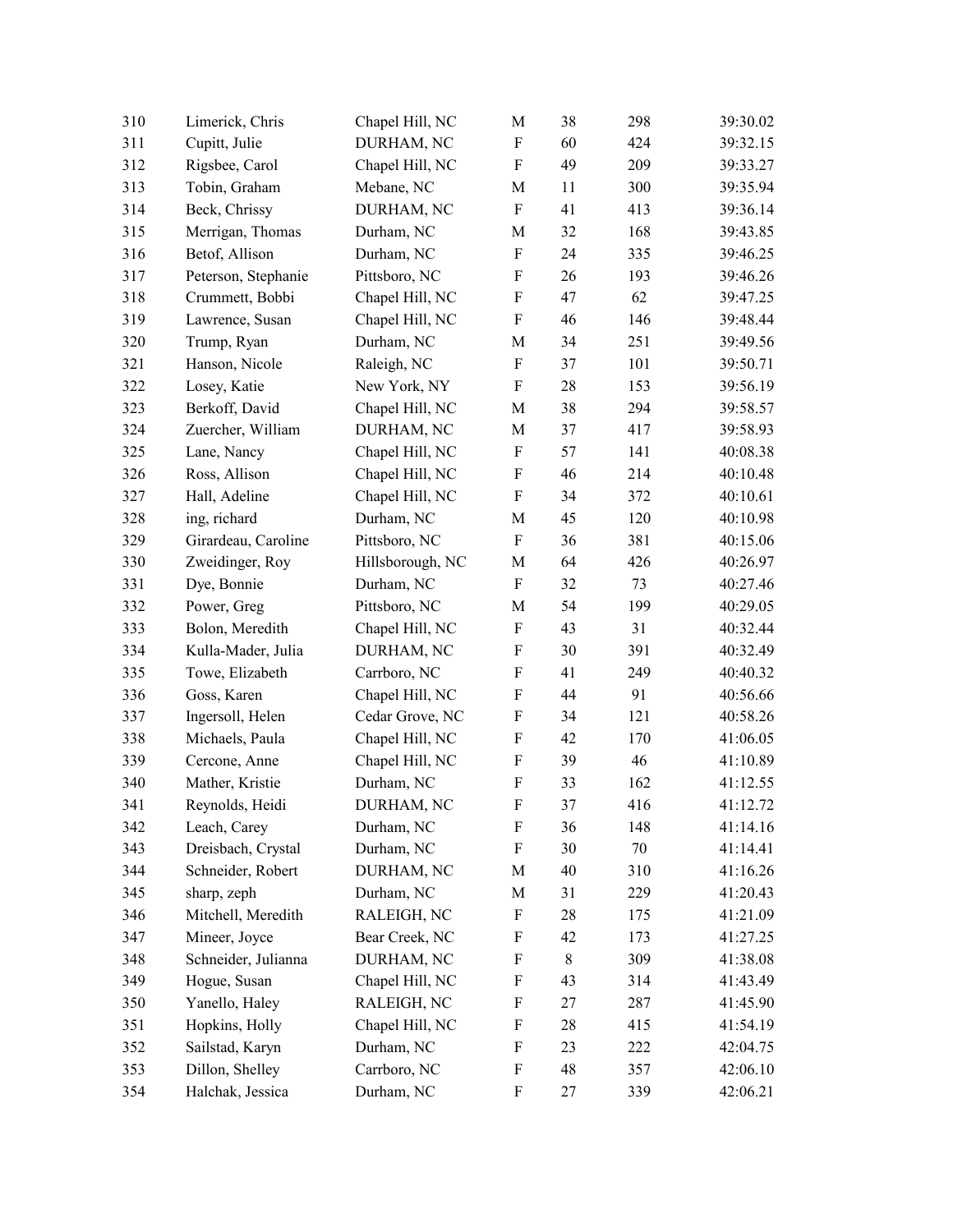| 355 | Goodwin, Leige        | Chapel Hill, NC    | F                         | 32 | 433 | 42:08.14 |
|-----|-----------------------|--------------------|---------------------------|----|-----|----------|
| 356 | Hughey, JT            | Unknown, NA        | M                         | 58 | 432 | 42:08.39 |
| 357 | Douillet, Christelle  | Chapel Hill, NC    | ${\bf F}$                 | 40 | 360 | 42:11.37 |
| 358 | Glowacz, Susan        | Durham, NC         | $\boldsymbol{\mathrm{F}}$ | 42 | 88  | 42:12.34 |
| 359 | Roulhac, Petra        | DURHAM, NC         | $\boldsymbol{\mathrm{F}}$ | 27 | 217 | 42:18.66 |
| 360 | Hanson-Baldauf, Dana  | Chapel Hill, NC    | $\boldsymbol{\mathrm{F}}$ | 38 | 102 | 42:19.70 |
| 361 | Sharpe, Cammie        | Chapel Hill, NC    | $\boldsymbol{\mathrm{F}}$ | 27 | 230 | 42:24.80 |
| 362 | Powers, Bill          | Chapel Hill, NC    | M                         | 73 | 429 | 42:40.48 |
| 363 | Causey, Linda         | Liberty, NC        | F                         | 50 | 45  | 42:51.58 |
| 364 | O'Hara, Kirsten       | Durham, NC         | $\boldsymbol{\mathrm{F}}$ | 27 | 292 | 42:52.08 |
| 365 | Cronin-Furman, Emily  | Pittsboro, NC      | $\boldsymbol{\mathrm{F}}$ | 23 | 61  | 43:03.81 |
| 366 | Tantum, Stacy         | Durham, NC         | ${\bf F}$                 | 35 | 245 | 43:06.15 |
| 367 | Rotenberry, Mark      | Chapel Hill, NC    | M                         | 49 | 216 | 43:12.06 |
| 368 | Bailey, Ken           | Unknown, NA        | M                         | 51 | 384 | 43:20.09 |
| 369 | Furman, William       | Pittsboro, NC      | m                         | 56 | 81  | 43:22.52 |
| 370 | Webb, Elizabeth       | Durham, NC         | F                         | 15 | 346 | 43:37.28 |
| 371 | Webb, John            | Durham, NC         | M                         | 51 | 347 | 43:41.41 |
| 372 | Wood, Robin           | Chapel Hill, NC    | $\boldsymbol{\mathrm{F}}$ | 42 | 285 | 43:50.93 |
| 373 | Murphy, Richard       | Chapel Hill, NC    | M                         | 61 | 180 | 44:03.28 |
| 374 | Lambert, Susanna      | Durham, NC         | $\boldsymbol{\mathrm{F}}$ | 30 | 139 | 44:21.41 |
| 375 | Peterson, Daniel      | Chapel Hill, NC    | M                         | 23 | 192 | 44:35.33 |
| 376 | DeSante, Christopher  | Durham, NC         | M                         | 25 | 66  | 44:41.49 |
| 377 | Schenning, Catherine  | Alexandria, VA     | $\boldsymbol{\mathrm{F}}$ | 25 | 224 | 44:55.83 |
| 378 | Bohager, Dawnya       | Saxapahaw, NC      | F                         | 30 | 29  | 45:03.31 |
| 379 | Faccidomo, Sara       | Carrboro, NC       | $\boldsymbol{\mathrm{F}}$ | 32 | 75  | 45:03.35 |
| 380 | Berkoff, Molly        | Chapel Hill, NC    | $\boldsymbol{\mathrm{F}}$ | 38 | 293 | 45:20.07 |
| 381 | Cooper, Anna          | Carrboro, NC       | $\boldsymbol{\mathrm{F}}$ | 30 | 56  | 45:34.49 |
| 382 | Witherspoon, Darice   | Durham, NC         | $\rm F$                   | 35 | 283 | 45:36.40 |
| 383 | Rutledge, Holly       | Durham, NC         | $\boldsymbol{\mathrm{F}}$ | 34 | 220 | 45:36.76 |
| 384 | Rambusch, Elizabeth   | Durham, NC         | F                         | 33 | 204 | 45:46.45 |
| 385 | Valentine, Lori       | Pittsboro, NC      | F                         | 50 | 321 | 46:12.67 |
| 386 | Guiles, Beth          | Chapel Hill, NC    | ${\bf F}$                 | 47 | 99  | 46:12.85 |
| 387 | Lipscomb, Lisa        | Durham, NC         | F                         | 31 | 150 | 46:44.66 |
| 388 | Whynman, Teri         | Durham, NC         | $\boldsymbol{\mathrm{F}}$ | 42 | 279 | 46:51.17 |
| 389 | Schoenfisch, Ashley   | Chapel Hill, NC    | F                         | 28 | 353 | 46:57.34 |
| 390 | Rose, Austin          | Chapel Hill, NC    | M                         | 38 | 422 | 47:00.40 |
| 391 | Pardington, Joseph    | Chapel Hill, NC    | M                         | 44 | 188 | 47:09.31 |
| 392 | Zureidiuger, David    | Carrboro, NC       | M                         | 41 | 376 | 47:43.57 |
| 393 | Philips, Eileen       | Durham, NC         | F                         | 32 | 194 | 47:45.71 |
| 394 | Jones, Cathy          | Carrboro, NC       | F                         | 47 | 126 | 47:46.36 |
| 395 | Bibby, Victoria       | Durham, NC         | F                         | 62 | 23  | 47:47.14 |
| 396 | Kott, Rhonda          | Chapel Hill, NC    | F                         | 44 | 136 | 49:23.83 |
| 397 | Black, Sylvia         | Chapel Hill, NC    | F                         | 61 | 26  | 49:23.89 |
| 398 | Rodrique, Penny       | Pass Christian, MS | F                         | 46 | 211 | 49:56.16 |
| 399 | Schneider, Anne Marie | DURHAM, NC         | F                         | 40 | 311 | 51:16.35 |